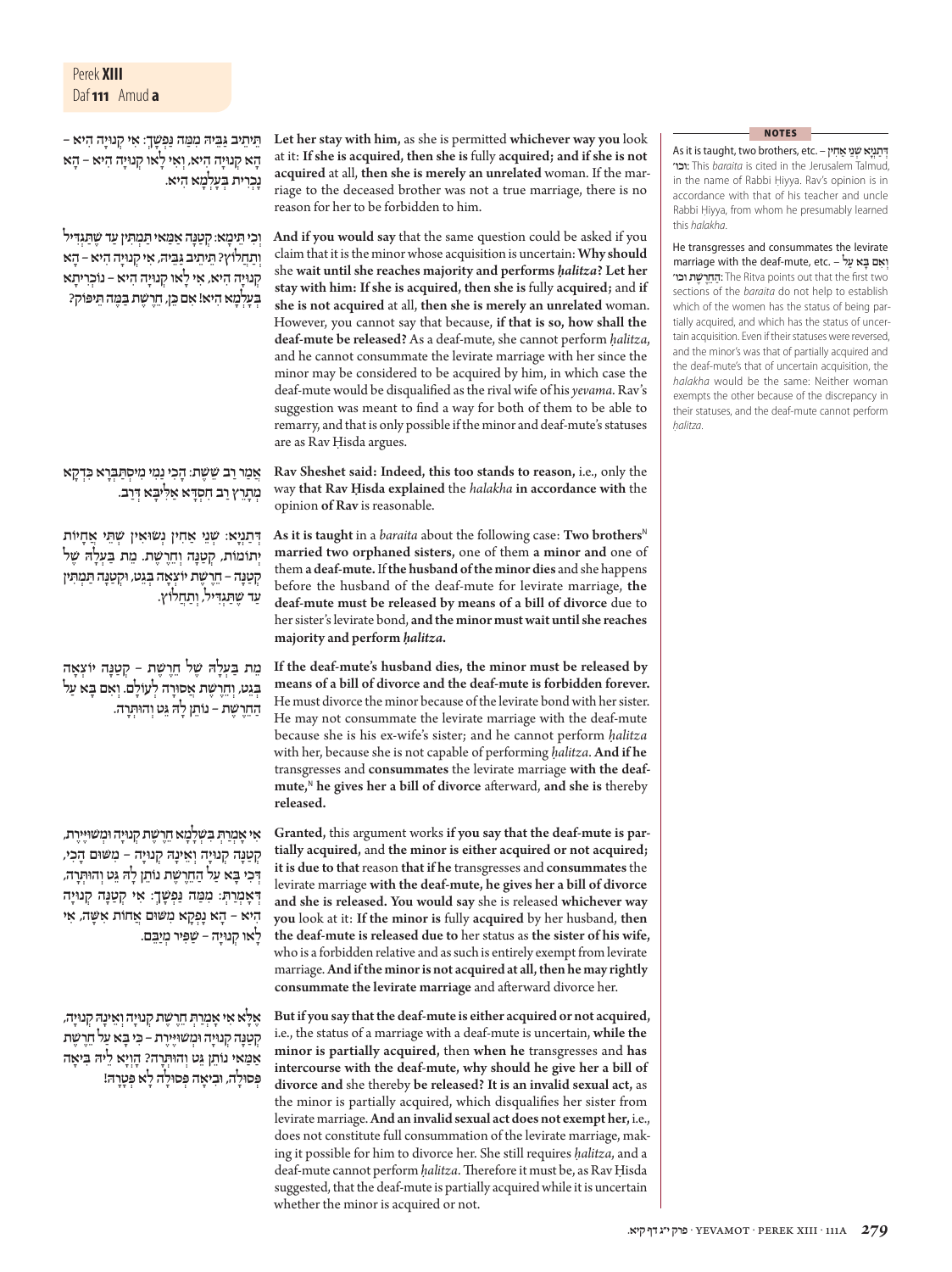| <b>HALAKHA</b>                                                                                                                                                                                                                                                                                                                                                                                                                                                                                                                                                                                                                                                                                                                                                                                                                                                                                                                                                                                                                                                                 |                                                                                                                                                                                                                                                                                                                                                    |                                                                                                                                                                                                                                                                                                                                                                                                                                                                                                                                                                                                                                                                                                                                                                                                                                                                           |
|--------------------------------------------------------------------------------------------------------------------------------------------------------------------------------------------------------------------------------------------------------------------------------------------------------------------------------------------------------------------------------------------------------------------------------------------------------------------------------------------------------------------------------------------------------------------------------------------------------------------------------------------------------------------------------------------------------------------------------------------------------------------------------------------------------------------------------------------------------------------------------------------------------------------------------------------------------------------------------------------------------------------------------------------------------------------------------|----------------------------------------------------------------------------------------------------------------------------------------------------------------------------------------------------------------------------------------------------------------------------------------------------------------------------------------------------|---------------------------------------------------------------------------------------------------------------------------------------------------------------------------------------------------------------------------------------------------------------------------------------------------------------------------------------------------------------------------------------------------------------------------------------------------------------------------------------------------------------------------------------------------------------------------------------------------------------------------------------------------------------------------------------------------------------------------------------------------------------------------------------------------------------------------------------------------------------------------|
| If a man was married to two minor orphans – הַיָּה<br>ובשוי לְשְתֵּי יְתוֹמוֹת קַטֲנוֹת: If a man was married to<br>two minor orphans and he dies, if his brother con-<br>summates levirate marriage with one of the wives<br>and then has intercourse with the other, he is not<br>disqualified from remaining married to the first. The<br>same is true if a different brother has intercourse<br>with the second girl after the first brother already<br>consummated levirate marriage with the first girl.<br>However, the yavam is forbidden to maintain the<br>second girl as his wife. She is instructed to refuse<br>him, and then he may maintain the first girl as his<br>wife. This ruling is in accordance with the Rif and<br>others who are of the opinion that whenever pos-<br>sible, the minor is instructed to refuse her husband,<br>and that when she does refuse him, she does not<br>become disqualified from marrying a priest. If the<br>second girl does not refuse him, he may divorce her<br>as long as she has sufficient intellectual capacity to | הַא מַנִּי? רַבִּי נִחֲמִיָּה הִיא, דַּאֲמַר: בִּיְאַה<br>פִּסוּלַה פּוֹטֱרֵת מֱחֲלִיצֵה.                                                                                                                                                                                                                                                          | The Gemara rejects the conclusion that the baraita provides evi-<br>dence for Rav Hisda's explanation, as it is possible to say: In accor-<br>dance with whose opinion is this baraita? It is in accordance with<br>the opinion of Rabbi Nehemya, who said: An invalid sexual act<br>also exempts a woman from halitza.                                                                                                                                                                                                                                                                                                                                                                                                                                                                                                                                                   |
|                                                                                                                                                                                                                                                                                                                                                                                                                                                                                                                                                                                                                                                                                                                                                                                                                                                                                                                                                                                                                                                                                | אִי רַבִּי נְחֶמְיָה – אֵימָא סֵיפָא: מִי שֶׁהָיָה נָשׁוּי<br>שְׁתֵּי יְתוֹמוֹת, קִטַנָּה וְחֵרֶשֶׁת, וָמֵת. בָּא יָבָם<br>עַל הַקְטַנָּה וְחָזֵר וּבָא עַל הַחֵרֶשֶת, אוֹ שֵׁבָּא<br>אָחִיו עַל הַחֵרֶשֶׁת – נֶאֶסְרוּ שְׁתֵּיהֶן עָלַיו.<br>כֵּיצַד תַּקֲנָתָן? חֵרֵשֶׁת יוֹצֵאת בִּגֵט, וּקְטַנָּה<br>תַּמְתִּין עַד שֵׁתַּגְדִּיל, וְתַחֲלוֹץ. | The Gemara asks: If one accepts the suggestion that this baraita is<br>in accordance with the opinion of Rabbi Nehemya, say the latter<br>clause of this same baraita: Consider the case of one who was mar-<br>ried to two orphans, a minor and a deaf-mute, and he died. If the<br>yavam had intercourse with the minor and then had intercourse<br>with the deaf-mute, or if one of his brothers had intercourse with<br>the deaf-mute after the first brother engaged in intercourse with the<br>minor, they are both forbidden to the first brother. How can their<br>situation be rectified? The deaf-mute must be released with a bill<br>of divorce, and the minor must wait until she reaches majority<br>and then perform halitza.                                                                                                                              |
| safeguard her bill of divorce (Perisha; Rambam Sefer                                                                                                                                                                                                                                                                                                                                                                                                                                                                                                                                                                                                                                                                                                                                                                                                                                                                                                                                                                                                                           | אִי אַמְרַתְּ בִּשְׁלֵמָא חֶרֶשֶת קְנוּיַה וּמְשׁוּיֵירֵת,                                                                                                                                                                                                                                                                                         | Granted, this halakha makes sense if you say that a deaf-mute is                                                                                                                                                                                                                                                                                                                                                                                                                                                                                                                                                                                                                                                                                                                                                                                                          |
| Nashim, Hilkhot Yibbum 5:26; Shulḥan Arukh, Even<br>HaEzer 171:5).                                                                                                                                                                                                                                                                                                                                                                                                                                                                                                                                                                                                                                                                                                                                                                                                                                                                                                                                                                                                             | קְטַנָּה קְנוּיָה וְאֵינָהּ קְנוּיָה, וְרַבָּנַן הִיא, מִשׁוּם<br>הָכִי תַּמְתִּין עַד שֶׁתַּגְדִּיל וְתַחֲלוֹץ, דְדִלְמָא<br>קְדֵים וּבָעֵיל חֵרֶשֶׁת בְּרֵישָׁא, וְהָוְיָא לֵיהּ<br>בִּיאָה דִּקְטַנָּה בִּיאָה פִּסוּלַה.                                                                                                                       | partially acquired, meaning that she was never fully acquired in<br>the first place; that a minor is either acquired or not acquired; and<br>that the baraita is in accordance with the opinion of the Rabbis<br>who state that an invalid sexual act does not exempt a woman<br>from halitza. For these reasons, the minor must wait until she<br>reaches majority and then perform halitza. The Sages decreed<br>that she must perform <i>halitza</i> no matter what, as perhaps he may<br>precipitately have intercourse with the deaf-mute first, so that<br>the subsequent intercourse with the minor is considered an<br>invalid sexual act, because he is already partially married to her rival<br>wife. However, since the deaf-mute is only partially acquired, her<br>levirate marriage does not exempt the minor and the minor still must<br>perform halitza. |
|                                                                                                                                                                                                                                                                                                                                                                                                                                                                                                                                                                                                                                                                                                                                                                                                                                                                                                                                                                                                                                                                                | אָמְרַתְּ: רַבִּי נְחֶמְיָה – הָא אֲמַר:<br>בִּיאָה פִּסוּלַה פְּטַרַהּ.                                                                                                                                                                                                                                                                           | But if you say it is in accordance with the opinion of Rabbi<br>Nehemya, and also that the status of a deaf-mute's marriage is<br>uncertain while the status of the minor is that she is partially acquired,<br>there is no explanation why the minor must perform halitza<br>when she reaches majority, as he said that an invalid sexual act<br>exempts her.                                                                                                                                                                                                                                                                                                                                                                                                                                                                                                            |
|                                                                                                                                                                                                                                                                                                                                                                                                                                                                                                                                                                                                                                                                                                                                                                                                                                                                                                                                                                                                                                                                                | אֶלֶא, שְׁמַע מִינָּה רַבְּנַן הִיא, שְׁמַע מִינָּה.                                                                                                                                                                                                                                                                                               | Rather, conclude from this reasoning that this baraita is in accor-<br>dance with the opinion of the Rabbis. The Gemara concludes:<br>Learn from it.                                                                                                                                                                                                                                                                                                                                                                                                                                                                                                                                                                                                                                                                                                                      |
|                                                                                                                                                                                                                                                                                                                                                                                                                                                                                                                                                                                                                                                                                                                                                                                                                                                                                                                                                                                                                                                                                | אֲמַר רַב אֲשִׂי: מֱרִישָׁא נַמִי שְׁמַע מִינָּהּ דְּרַבְּנַן<br>היא, דְקָתְנֵי: אִם בָּא עַל הַחֵרֶשֶת נוֹתֵן לָה<br>גֵּט וְהוּתְרָה, וְלָא קָתָנֵי: אִם בָּא עַל הַקְטַנָּה<br>נותן לה גֵּט וְהוּתְרַה!                                                                                                                                          | Rav Ashi said: One may learn also from the first clause of the<br>baraita that it is in accordance with the opinion of the Rabbis, as it<br>teaches: If he transgresses and consummates the levirate marriage<br>with the sister, who is a deaf-mute, he gives her a bill of divorce<br>afterward, and she is thereby released. And it does not teach: If he<br>consummates the levirate marriage with the minor, he gives her a<br>bill of divorce and she is released. This is presumably because<br>consummation of levirate marriage with the minor is an invalid<br>sexual act, as her deaf-mute sister is partially married to the yavam.<br>Even if he does engage in intercourse with her, she will still require<br>halitza.                                                                                                                                     |
|                                                                                                                                                                                                                                                                                                                                                                                                                                                                                                                                                                                                                                                                                                                                                                                                                                                                                                                                                                                                                                                                                | אִי מִשּׁוּם הָא לָא אִירְיָא: חֵרֶשֶת, דְּלֵית לָה<br>תַּקַנְתָּא דְהֶיתֵּירָא, קָתָנֵי תַּקַנְתָּא דְּאִיסּוּרָא,<br>קְטַנָּה דְּאִית לָה תַּקַנְתָּא דְהֶיתֵּיְרָא – לָא תָּנֵי<br>הַקַנְהָא דְּאִיסּוּרָא.                                                                                                                                     | The Gemara rejects this argument: If it is due to that reason, there<br>is no conclusive argument, as one may say that for the deaf-mute,<br>whose situation has no rectification that is permitted because she<br>cannot perform halitza, the baraita teaches a prohibited rectifica-<br>tion; but for the minor, whose situation has a permitted rectifica-<br>tion, in that she can perform <i>halitza</i> after she reaches majority, the<br>baraita does not teach a prohibited rectification.                                                                                                                                                                                                                                                                                                                                                                       |
|                                                                                                                                                                                                                                                                                                                                                                                                                                                                                                                                                                                                                                                                                                                                                                                                                                                                                                                                                                                                                                                                                | <mark>מרתני׳</mark> מִי שֶׁהָיָה נָשׁוּי לִשְּׁתֵּי יְתוֹמוֹת<br>קְטַנּוֹת, וָמֵת, וּבָא יָבָם עַל הָרִאשׁוֹנָה, וְחָזַר<br>וּבָא עַל הַשְּׁנְיָה, אוֹ שֶׁבָּא אָחִיו עַל הַשְּׁנְיָה,                                                                                                                                                             | $\bf MISHNA$ If a man was married to two minor orphans <sup>H</sup><br>and he died, and a <i>yavam</i> engaged in inter-<br>course with the first of them to consummate the levirate marriage,<br>and then engaged in intercourse with the second, or if his brother<br>who is also their yavam engaged in intercourse with the second,                                                                                                                                                                                                                                                                                                                                                                                                                                                                                                                                   |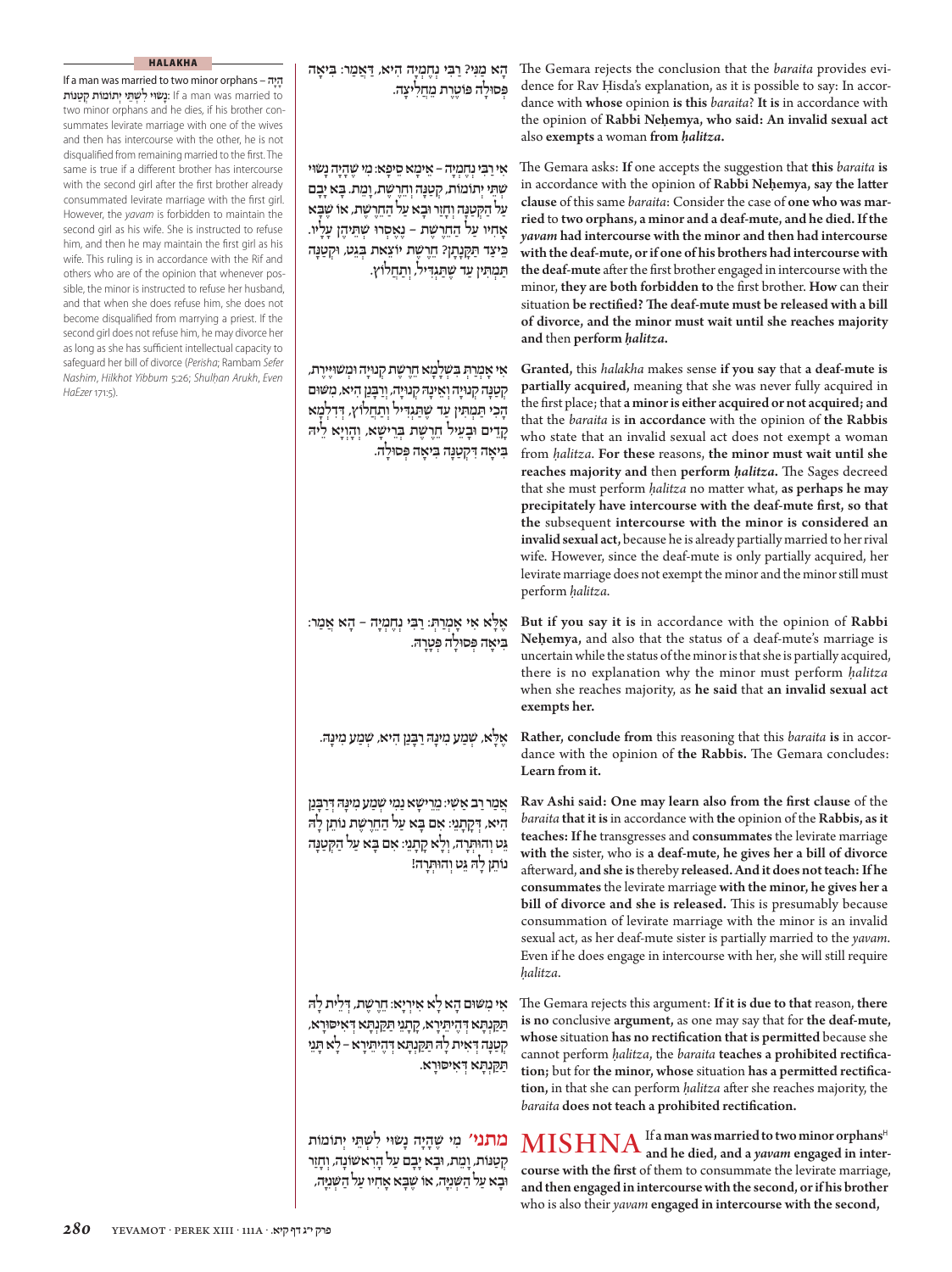# Perek **XIII** Daf **111** Amud **b**

| לֹא פָּםַל אֶת הָרִאשׁוֹנָה. וְכֵן שְׁתֵּי<br>חֵרְשׁוֹת.                                                                                                                       | the yavam or his brother did not disqualify the first girl from stay-<br>ing married to him, as her levirate marriage was consummated.<br>Likewise, if the two wives were two female deaf-mutes, <sup>H</sup> the<br>first wife may remain married to the yavam. Intercourse with the<br>second wife, though prohibited, has no effect: If the marriage was<br>of uncertain status, then either the levirate marriage was concluded<br>when he engaged in intercourse with the first, or neither wife was<br>really married to the first husband, and they are therefore not rival<br>wives. If the initial marriage was partial, then since both wives have<br>the same standing, the levirate marriage with the first wife fully<br>realizes whatever degree of levirate marriage is available. |
|--------------------------------------------------------------------------------------------------------------------------------------------------------------------------------|---------------------------------------------------------------------------------------------------------------------------------------------------------------------------------------------------------------------------------------------------------------------------------------------------------------------------------------------------------------------------------------------------------------------------------------------------------------------------------------------------------------------------------------------------------------------------------------------------------------------------------------------------------------------------------------------------------------------------------------------------------------------------------------------------|
| קִטַנָּה וְחֵרֶשֶׁת: בָּא יָבָם עַל הַקְטַנָּה,<br>וְחָזֵר וּבָא עַל הַחֵרֶשֶׁת, אוֹ שֶׁבָּא אָחִיו<br>עַל הַחֵרֶשֶׁת – פָּסַל אֶת הַקְטַנָּה;                                 | If one wife was a minor and the other a deaf-mute, <sup>H</sup> and the yavam<br>engaged in intercourse with the minor and then engaged in<br>intercourse with the deaf-mute, or if his brother engaged in<br>intercourse with the deaf-mute, then the yavam or his brother<br>disqualified the minor <sup>N</sup> from staying married due to the Sages'<br>decree, lest it be confused with a situation where the intercourse<br>with the deaf-mute was first.                                                                                                                                                                                                                                                                                                                                  |
| בָּא יָבָם עַל הַחֵרֶשֶׁת, וְחָזַר וּבָא עַל<br>הַקְטַנָּה, אוֹ שֶׁבָּא אָחִיוּ עַל הַקְטַנָּה –<br>הַקְטַנָּה, אוֹ שֶׁבָּא אָחִיוּ עַל הַקְטַנָּה –<br>פְּסַל אֶת הַחֵרֶשֶׁת. | If the yavam engaged in intercourse with the deaf-mute <sup>H</sup> and then<br>engaged in intercourse with the minor, or if his brother engaged<br>in intercourse with the minor, then the yavam or his brother dis-<br>qualified the deaf-mute from staying married. The marriage to the<br>deaf-mute creates a partial acquisition that does not exempt the<br>second wife from levirate marriage, as she, as a minor, has a different<br>standing. Accordingly, intercourse with the second wife also creates<br>a partial acquisition and thereby both women are prohibited to the<br>yavam, as it is prohibited to consummate levirate marriage with<br>more than one wife.                                                                                                                 |
| פִּקַחַת וְחֵרֶשֶׁת: בָּא יָבָם עַל הַפִּקַחַת,<br>וְחָזֵר וּבָא עַל הַחֵרֶשֶׁת, אוֹ שֶׁבָּא אָחִיוּ<br>עַל הַחֵרֶשֶׁת – לֹא פָּסַל אֶת הַפִּקַּחַת;                           | If one widow was halakhically competent and one widow was a<br>deaf-mute, <sup>H</sup> and the <i>yavam</i> engaged in intercourse with the hala-<br>khically competent woman and then engaged in intercourse with<br>the deaf-mute, or if his brother then engaged in intercourse with<br>the deaf-mute, the yavam or his brother did not disqualify the<br>halakhically competent woman from staying married. Since the<br>yavam consummated the levirate marriage with her first, the levirate<br>bond was entirely dissolved and the intercourse with the deaf-mute,<br>though forbidden, had no effect.                                                                                                                                                                                      |
| בָּא יָבָם עַל הַחֵרֶשֶׁת, וְחָזַר וּבָא עַל<br>הַפְּקַחַת, אוֹ שֶׁבָּא אָהִיוּ עַל הַפְּקַחַת -<br>פַּסַל אֵת הַחֵרְשֵׁת.                                                     | If the <i>yavam</i> engaged in intercourse with the deaf-mute and then<br>engaged in intercourse with the halakhically competent woman,<br>or if his brother engaged in intercourse with the halakhically<br>competent woman, the yavam or his brother disqualified the deaf-<br>mute from staying married. Consummation of the levirate marriage<br>with the deaf-mute creates only a partial acquisition that does not<br>fully dissolve the levirate bond.                                                                                                                                                                                                                                                                                                                                     |

**HALAKHA**

 Likewise, if the two wives were two female deaf-mutes – **שוֹתׁרְחֵ תיֵּשְ ׁ כןֵוְ**: In this case, a man is married to two deafmutes and dies without children. The *yavam* engages in sexual intercourse with one of the deaf-mute widows, and then either he or his brother engages in intercourse with the other deaf-mute widow. The second sexual act does not disqualify the first deaf-mute widow from remaining married to him. The second woman is forbidden to him, and he releases her with a bill of divorce (*Shulĥan Arukh*, *Even HaEzer* 171:6).

 A minor and a deaf-mute – **שתֶׁרֶחֵוְנהָּטַקְ** : If a man is married to a minor and a deaf-mute and he dies, and the *yavam*  engages in sexual intercourse with the minor, and then he or his brother engages in intercourse with the deaf-mute, the minor does not become disqualified from remaining married to the *yavam*. He maintains the minor as his wife and releases the deaf-mute with a bill of divorce. This ruling is in accordance with the Rif and the Rambam's version of the mishna. However, the Ra'avad, who has the same version as Rashi, disagrees (Rambam *Sefer Nashim*, *Hilkhot Yibbum* 5:27; *Shulĥan Arukh*, *Even HaEzer* 171:7).

 If the *yavam* engaged in intercourse with the deafmute – **שתֶׁרֶחֵהַ עלַ בםָיָבאָּ**: In this case, a *yavam* engaged in intercourse with the deaf-mute first. Afterward, either he or his brother engaged in intercourse with the minor. The deaf-mute is consequently disqualified from remaining married to the *yavam* by this second sexual act. The minor is instructed to refuse the *yavam* and the deaf-mute requires a divorce. The Ra'avad and the Rashba disagree with this opinion in different ways: According to the Ra'avad, he stays married to the minor and divorces the deaf-mute, whereas according to the Rashba, the minor should refuse him and he should maintain the deaf-mute as his wife (Rambam *Sefer Nashim*, *Hilkhot Yibbum* 5:28; *Shulĥan Arukh*, *Even HaEzer* 171:8).

 A halakhically competent woman and a deaf-mute – **שתֶׁרֶחֵוְ חתַקַּפִּ** : In this case, the deceased brother had two wives, one who was halakhically competent and one who was a deaf-mute. The *yavam* engaged in intercourse with the halakhically competent woman, and then either he or his brother engaged in intercourse with the deaf-mute. In this situation, the halakhically competent woman is not disqualified from remaining married, and the deaf-mute requires a bill of divorce from him. However, if he first engaged in intercourse with the deaf-mute and subsequently engaged in intercourse with the halakhically competent woman, then both are disqualified from remaining married. The deaf-mute requires a bill of divorce, and the halakhically competent woman requires both a bill of divorce and *ĥalitza* (Rambam *Sefer Nashim*, *Hilkhot Yibbum* 5:29; *Shulĥan Arukh*, *Even HaEzer* 171:9).

## **NOTES**

 He disqualified the minor – **נהָּטַקְּ הַ אתֶ סלַפָּ** : Many of the early commentaries (Rif; Rambam) have a version of the text that reads: He does not disqualify the minor, and most halakhic authorities ruled accordingly. Some early authorities question the validity of the version that reads that the minor is not disqualified. If that were the case, the mishna would serve as conclusive evidence for Rav Ĥisda's claim that the status of a minor's acquisition is uncertain, while a deaf-mute's acquisition is partial. The fact that he did not make such an argument supports Rashi's version that the minor in this case is in fact disqualified, though her disqualification is not based on Torah law. Rather, it is a

decree of the Sages lest it be confused with a case where he consummated the levirate marriage with the deaf-mute first. It is possible that the Rambam, who had the version reading: He does not disqualify the minor, consciously avoided this difficulty. He does not explain the fact that the minor is not disqualified as deriving from the uncertain status of her acquisition. Rather, he states that it is a result of the fact that she will eventually become an adult and will then be fully married. As such, her marriage cannot be disrupted by the fact that the *yavam* has engaged in intercourse with her deaf-mute rival wife.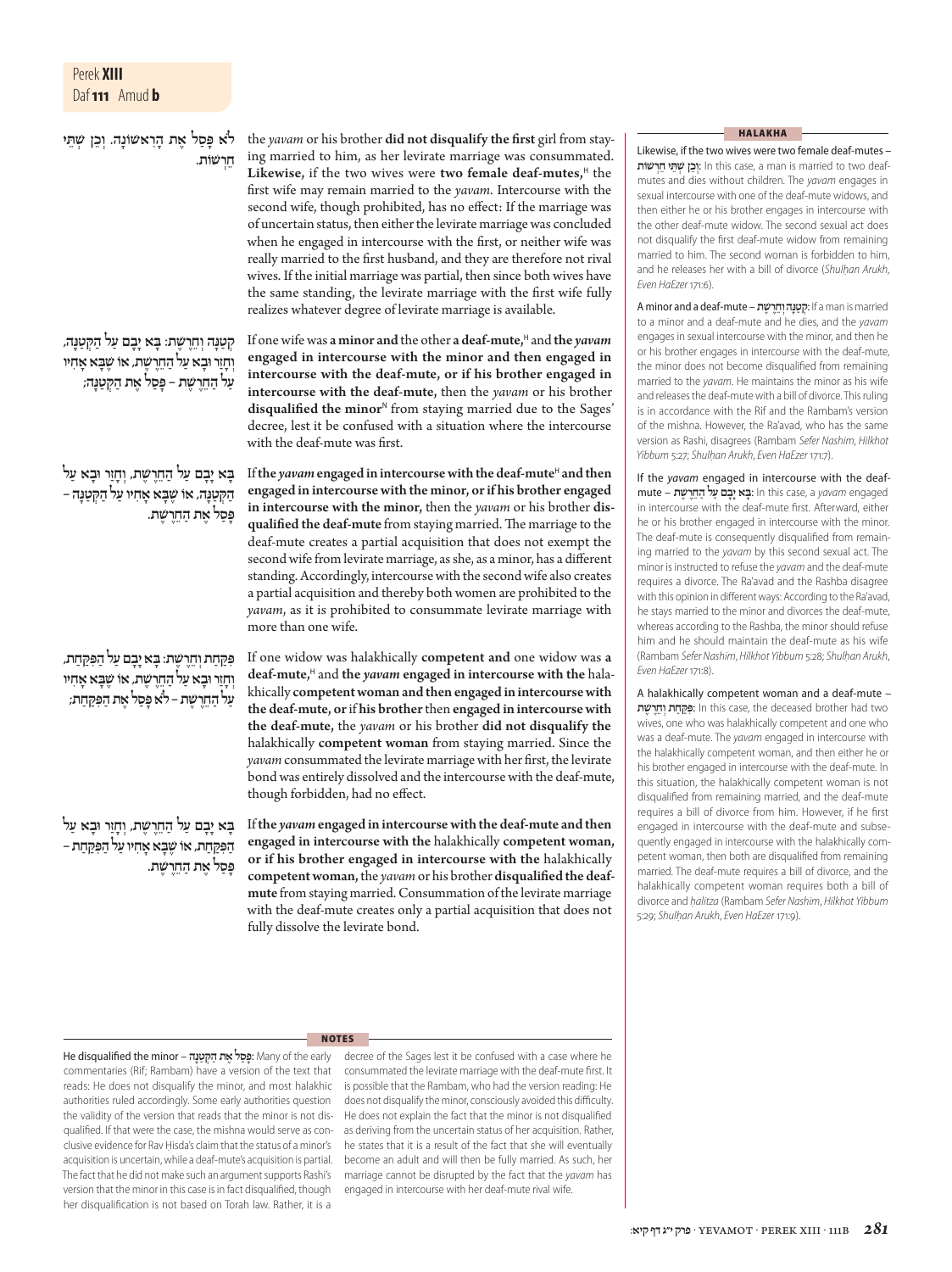| <b>HALAKHA</b>                                                                                                                                                                                                                                                                                                                                                                                                                                                                                                                                                                                                                                                                                                                                                    |                                                                                                                                                                                                                                                                                                                                                                                                                                                                                                                                                                                                                           |                                                                                                                                                                                                                                                                                                                                                                                                                                                                                                                                                                                                                                                                                                                                                                                                                                                                               |
|-------------------------------------------------------------------------------------------------------------------------------------------------------------------------------------------------------------------------------------------------------------------------------------------------------------------------------------------------------------------------------------------------------------------------------------------------------------------------------------------------------------------------------------------------------------------------------------------------------------------------------------------------------------------------------------------------------------------------------------------------------------------|---------------------------------------------------------------------------------------------------------------------------------------------------------------------------------------------------------------------------------------------------------------------------------------------------------------------------------------------------------------------------------------------------------------------------------------------------------------------------------------------------------------------------------------------------------------------------------------------------------------------------|-------------------------------------------------------------------------------------------------------------------------------------------------------------------------------------------------------------------------------------------------------------------------------------------------------------------------------------------------------------------------------------------------------------------------------------------------------------------------------------------------------------------------------------------------------------------------------------------------------------------------------------------------------------------------------------------------------------------------------------------------------------------------------------------------------------------------------------------------------------------------------|
| An adult and a minor – יִגְדוֹלָה וּקְטַנָּה: If the deceased<br>brother had two wives, one an adult and one a minor,<br>and the yavam engaged in intercourse with the adult,<br>and then either he or his brother engaged in intercourse<br>with the minor, he did not disqualify the adult from<br>staying married, and the minor is instructed to refuse<br>him. If he engaged in intercourse with the minor first,<br>then afterward engaged in intercourse with the adult,<br>the minor is instructed to refuse him and he maintains<br>the adult as his wife. This ruling is in accordance with<br>the opinion of Rabbi Elazar, whom the halakha in the<br>Gemara follows (Rambam Sefer Nashim, Hilkhot Yibbum<br>5:30; Shulhan Arukh, Even HaEzer 171:10). | גְּדוֹלָה וּקְטַנָּה, בָּא יָבָם עַל הַגְּדוֹלֵה,<br>וְחַזֵּר וּבָא עַל הַקְטַנָּה, אוֹ שֶׁבָּא אָחִיו<br>עַל הַקְטַנָּה – לֹא פָּסַל אֵת הַגְּדוֹלָה; בָּא<br>יָבָם עַל הַקְטַנָּה, וְחָזֵר וּבָא עַל הַגְּדוֹלַה,<br>אוֹ שֵׁבָּא אָחִיו עַל הַגְּדוֹלָה - פַּסַל אֵת<br>הַקִּטְנָהּ. רַבִּי אֵלְעָזֵר אוֹמֵר: מְלַמְּדִין<br>הַקְטַנָּה שֶׁתְּמָאֵן בּוֹ.                                                                                                                                                                                                                                                               | If the deceased brother had two wives, an adult and a minor, <sup>H</sup> and<br>the yavam engaged in sexual intercourse with the adult, then<br>engaged in intercourse with the minor, or if his brother engaged<br>in intercourse with the minor, the yavam or his brother did not<br>disqualify the adult from staying married, as the consummation of<br>the levirate marriage with the adult completely dissolves the levirate<br>bond. If the yavam engaged in intercourse with the minor, and<br>then engaged in intercourse with the adult, or if his brother<br>engaged in intercourse with the adult, the yavam or his brother<br>disqualified the minor from staying married. Rabbi Elazar says:<br>The court instructs the minor to refuse him <sup>N</sup> thereby annulling her<br>marriage retroactively, and then the minor is permitted to marry<br>any man. |
| If a minor yavam engaged in sexual intercourse with<br>a minor <b>yevama – יִבָם קַטָן שֶׁבָּא עַל יְבָמָה קִטַנָּה</b> : If a minor<br>yavam had relations with his minor yevama, they should<br>grow up together. He cannot divorce her while he is a<br>minor, in accordance with the mishna (Rambam Sefer<br>Nashim, Hilkhot Yibbum 1:16, 18; Shulhan Arukh, Even<br>HaEzer 167:5).                                                                                                                                                                                                                                                                                                                                                                           | גמ' אָמַר רַב יְהוּדָה אַמַר שְׁמוּאֵל: הַלַבָה<br>כִּרַבִּי אֵלְעָזֵר. וְכֵן אָמַר רַבִּי אֵלְעָזֵר: הֲלַכָּה<br>כִּרַבִּי אֵלְעַזר.                                                                                                                                                                                                                                                                                                                                                                                                                                                                                     | <b>GEMARA</b> Rav Yehuda said that Shmuel said: The<br>of Rabbi Elazar, and likewise the amora Rabbi Elazar ben Pedat<br>said: The halakha is in accordance with the opinion of Rabbi<br>Elazar ben Shammua, the tanna in the mishna.                                                                                                                                                                                                                                                                                                                                                                                                                                                                                                                                                                                                                                         |
|                                                                                                                                                                                                                                                                                                                                                                                                                                                                                                                                                                                                                                                                                                                                                                   | ּוּצְרִיכָא: דְּאִי אִיתְּמַר בְּהָא קַמָּיִיתָא -<br>בְּהַךָ קָאָמַר שְׁמוּאֵל הֲלָבָה כְּרַבִּי אֱלִיעֶוֶר,<br>מְשׁוּם דְּלֹא קְיֵים מְצְוַת יִיבּוּם. אֲבָל בְּהָא,<br>דְאִיקַיַּים מְצְוַת יִיבּוּם - אֵימָא תַּרְוַיִיהוּ<br>לִפְקוּ בְּגֵט.                                                                                                                                                                                                                                                                                                                                                                         | The Gemara says: It is necessary to rule that the minor is instructed<br>to refuse, thus annulling her original marriage, both in this case and<br>in the earlier case (Yevamot 109a) of an adult woman who becomes<br>the yevama of her husband's brother who is married to her minor<br>sister. For if this halakhic ruling was stated only in that earlier case,<br>I would have said: It was in that case that Shmuel stated the hala-<br>kha is in accordance with the opinion of Rabbi Eliezer, due to the<br>fact that the yavam did not fulfill the mitzva of levirate marriage<br>with the adult. In order for him to be permitted to do so, the Sages<br>rule that the minor should be instructed to refuse him. But for this<br>case, where the mitzva of levirate marriage is fulfilled, say that<br>they must both be released with a bill of divorce.           |
| אַשְׁמְעִינַן בְּהָא - מְשׁוּם דְּגְדוֹלַה<br>ַרַמְיָא קַמֵּיהּ, אֲבָל אִידַךָ לָא, צִרִיכַא.                                                                                                                                                                                                                                                                                                                                                                                                                                                                                                                                                                                                                                                                     | And conversely, if the tanna teaches us the ruling only in this case,<br>one would think: It is because the adult happened before him for<br>levirate marriage, and since both the adult and the minor are equally<br>candidates for levirate marriage, it makes sense to encourage the<br>minor to refuse; however, in the other mishna, where the minor is<br>already married to the yavam, making the adult yevama his wife's<br>sister who is forbidden to him, she should not be encouraged to<br>refuse. Therefore, it was necessary to state, also in this case, that she<br>is nevertheless encouraged to refuse. |                                                                                                                                                                                                                                                                                                                                                                                                                                                                                                                                                                                                                                                                                                                                                                                                                                                                               |
|                                                                                                                                                                                                                                                                                                                                                                                                                                                                                                                                                                                                                                                                                                                                                                   | <b>מתני׳ יָבָם קַטָן שֶבָּא עַל יְבָמָה קְטַנֶּה −</b><br>אִדְלוּ זֶה עִם זֶה; בָּא עַל יְבָמֶה גְּדוֹלָה −                                                                                                                                                                                                                                                                                                                                                                                                                                                                                                               | $\rm MA$ If a minor yavam <sup>N</sup> engaged in sexual inter-<br>course with a minor yevama, <sup>H</sup> they should<br><b>MISHI</b><br>grow up together, <sup>N</sup> living as a married couple. He may not divorce                                                                                                                                                                                                                                                                                                                                                                                                                                                                                                                                                                                                                                                      |

**A מלמדים הקטנה** – The court instructs the minor to refuse him **אןֵמָתְּשֶׁ** : Some early commentaries have a text that reads: In all these cases, the minor is instructed to refuse. If the instruction to refuse applies to all of the cases in the mishna that involve a minor girl, it is clear that the *tanna* holds that the minor's refusal dissolves her original marriage to the dead brother, thereby nullifying the levirate bond retroactively. According to the opinion in the Gemara that refusal to a *yavam* only dissolves levirate betrothal and the levirate bond remains, the instruction to perform refusal refers only to the cases where the other wife is halakhically competent. When the other wife is a deaf-mute, it would not help, as they both remain prohibited due to the levirate bond (Ramban; Rashba).

The Ra'avad in fact rules that refusal does not wholly erase the levirate bond and he does not accept the version of the text that says: In all these cases, for an additional reason. In accordance with the principle that one should avoid refusals,

### **NOTES**

refusal is permitted only in cases where it allows the other wife to stay married to the *yavam*. Therefore, in the case of the minor and the deaf-mute, she is not instructed to refuse.

**ְּתַגְ ּדֶלּנּו.** 

 A minor *yavam* – **טןָקָ בםָיָ**: The minor *yavam* referred to here is necessarily older than nine years and one day, because otherwise his sexual act is of no legal significance. The minor *yevama* referred to here is necessarily older than three years and one day for the same reason (*Tosefot Ĥad MiKamma'ei*).

According to the *Rid*, the meaning of the ruling that they should grow up together is that they remain *yavam* and *yevama* and are not fully married until they reach majority and consummate the marriage. He asks: Why shouldn't their consummation as minors effectively render them fully married and dissolve the levirate bond? Since levirate marriage does not require consent either of the *yavam* or of the *yevama,* a case where a *yavam* was

forced to engage in intercourse with his *yevama* against her will is still considered a valid consummation of levirate marriage. How is that different than intercourse engaged in by minors, who do not have the power of consent as a matter of *halakha*? He explains that intercourse under threat of force, though not a matter of consent, is nevertheless intentional, in the sense that he is performing an action. Intercourse engaged in by minors is not considered by the *halakha* to be an intentional action at all and as such does not constitute consummation of levirate marriage.

her, as he is a minor. **If he engaged in sexual intercourse with an adult** *yevama***, she should raise him,** i.e., they must stay married, as there is no way for him to divorce her until he reaches majority.

> They should grow up together – **זהֶעםִ זהֶלוּ דּ ְגְיִ**: The Ritva writes that the duration of time this *halakha* is observed is not necessarily until they are both adults. Rather, it applies until the male is a full adult, so that he is capable of giving her a bill of divorce, while the female may still be a minor who is merely capable of safeguarding her bill of divorce.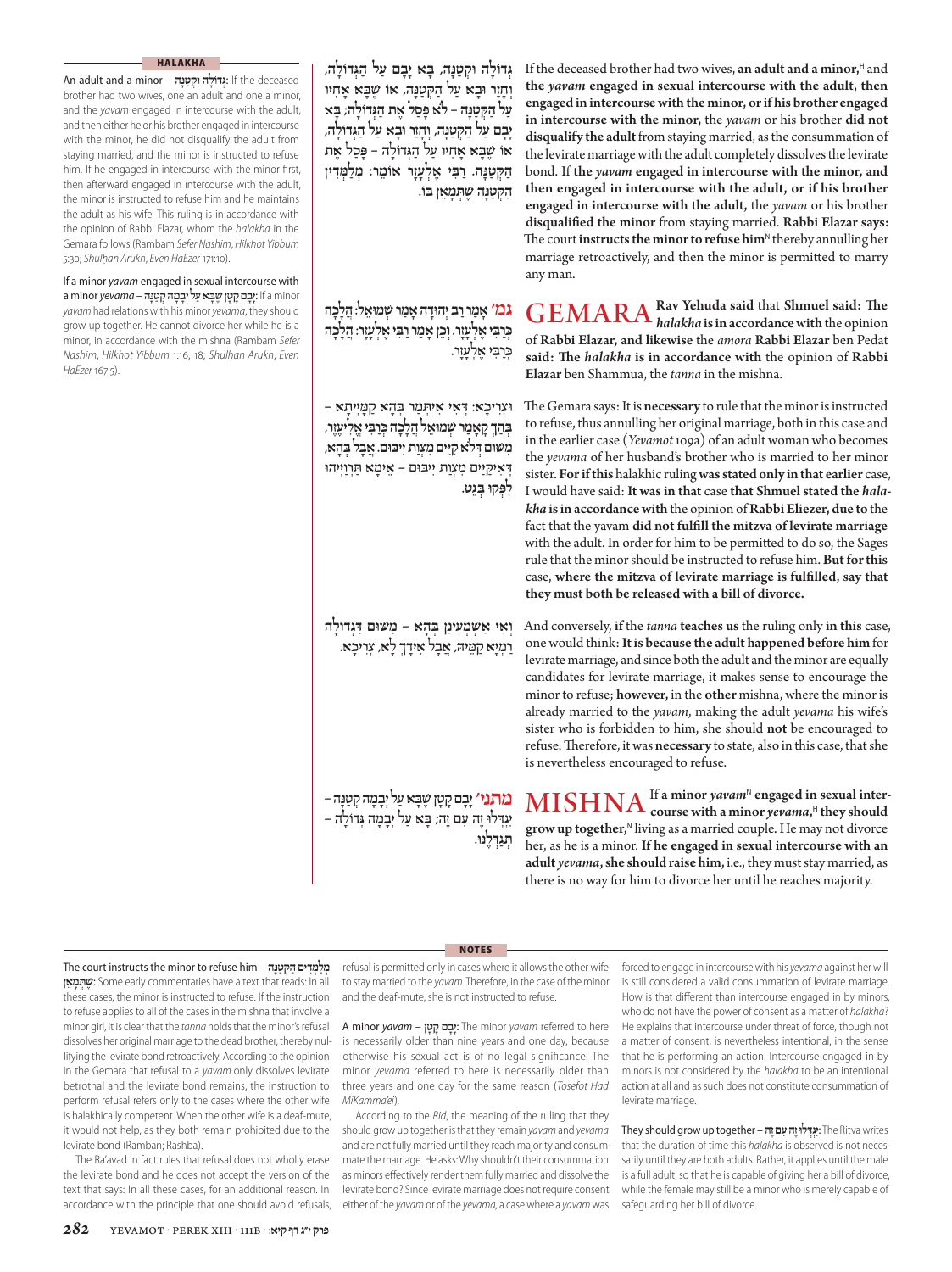**ַהְיָבָמה ֶׁשָא ְמָרה ְּב ְתוֹך ׁ ְשלֹ ׁ ִשים יוֹם ״לֹא ִנ ְבַעְל ִּתי״ – ּכ ִוֹפין אוֹתוֹ ֶׁשַיֲּחלוֹץ ָל ּה; ְלַאַחר ׁ ְשלֹ ׁ ִשים יוֹם – ְמַב ְּק ׁ ִשין ֵה ֶימּנּו ֶׁשַיֲּחלוֹץ ָל ּה. ּו ִבְזַמן ֶׁש ּהוא ֶמוֹדה – ֲא ִפ ּילּו ְלַאַחר ׁ ְשֵנים ָעָׂשר חֶֹד ׁש ּכ ִוֹפין אוֹתוֹ ֶׁשַיֲּחלוֹץ ָל ּה.**

**ַהּנֶוֹדֶרת ֲהָנָאה ִמ ָיבָמ ּה ְּבַחֵיּי ַּב ְעָל ּה – ּכ ִוֹפין אוֹתוֹ ֶׁשַיֲּחלוֹץ ָל ּה; ְלַאַחר ִמ ַיתת ַּב ְעָל ּה – ְמַב ְּקׁ ִשין ֵה ֶימּנּו ֶׁשַיֲּחלוֹץ ָל ּה. ּכְּו ָונה ְלָכ ְך – ֲא ִפ ּיל ּו ְּבַחֵיּי ְו ִאם ִנ ְתַ ַב ְעָל ּה, ְמַב ְּקׁ ִשין ֵה ֶימּנּו ֶׁשַיֲּחלוֹץ ָל ּה.**

**ּכַרִּבי ֵמ ִאיר. גמ׳ ֵל ָימא ַמ ְתִנ ִיתין ְ ּדָלא ְ ְ ּדַתְנָיא: ָקָטן ּו ְקַטָּנה – לֹא ְחוֹל ִצין ְולֹא ִמ ְתַי ְּיב ִמין, ִ ּד ְבֵריַרִּבי ֵמ ִאיר.** 

**ּכי ֲאַמרַרִּבי ֲא ִפ ּילּו ֵּת ָימאַרִּבי ֵמ ִאיר: ִ ֵמ ִאיר – ְּג ָדוֹלה ְלָקָטן, ּו ְקַטָּנה ְלָגדוֹל, ְ ּדַחד ִמ ַּינְי ּ יהו ִּב ָיאה ְ ּד ִא ּיסּוָרא ּהוא, ֲאָבל ָקָטן ַהָּבא ַעל ַה ְּקַטָּנה, ְ ּדַתְרַוְי ּ יהו ּכיֲהָדֵדי ִנ ְינ ּהו – ָלא ֲאַמר. ִ**

**ְוָהא ָקָתֵני: ָּבא ַעל ְיָבָמה ְּג ָדוֹלה – ְּתַגְ ּדֶלּנּו! ֲאַמרַרִּביֲחִנָינא ָחוֹזָאה: ָּבא – ָׁש ֵאני. ְוָהא ְּתַגְ ּדֶלּנּוָקָאַמר, ְ ּדָכל ִּב ָיאה ּוִב ָיאה ְ ּד ִא ּיסּוָרא ּהוא! ֶאָּלא ְמַחַּו ְורָּתא ּכַרִּבי ֵמ ִאיר. ַמ ְתִנ ִיתין ְ ּדָלא ְ**

When a *yevama* **said within thirty days** of her marriage: **I have**  not engaged in sexual intercourse with him,<sup>H</sup> the court forces **him to perform** *ĥalitza* **with her.** If she said this **aft er thirty days**  but he claimed that he had engaged in sexual intercourse, the court asks him to perform *halitza* with her,<sup>N</sup> as there are grounds to believe him. **And when he admits** that he did not engage in intercourse with her, even after twelve months, the court forces him **to perform** *ĥalitza* **with her.** 

If a woman **vows during her husband's lifetime** to derive no **benefi t from her** *yavam***,** <sup>H</sup>the court **forces him to perform** *ĥalitza* **with her** as it is forbidden for her to engage in sexual intercourse with him to consummate the levirate marriage. If she vowed after the **death of her husband** to derive no benefit from her *yavam*, the court **asks him to perform** *ĥalitza* **with her. And if she intended to do so,** i.e., she had an ulterior motive of avoiding levirate marriage when she vowed, **even** if she made the vow **during her husband's lifetime,** the court merely **asks him to perform** *ĥalitza* **with her.**

GEMARA<sup>The mishna teaches that a minor *yavam* and GEMARA<sup>The mishna teaches that a minor *yavam* and</sup></sup> marriage and are permitted to live together. The Gemara suggests: **Let us say that the mishna is not in accordance with** the opinion of**Rabbi Meir as it is taught** in a *baraita*: **A minor** boy **and a minor**  girl **may not perform** *ĥalitza* **and may not enter into levirate**  marriage. This is the statement of Rabbi Meir. Rabbi Meir prohibits this lest the boy turn out to be a eunuch or the girl turn out to be sexually underdeveloped. In such cases, the mitzva of levirate marriage would not apply, and the prohibition against marrying one's brother's wife would be in effect.

The Gemara responds: You can even say that the mishna is in accordance with the opinion of**Rabbi Meir. When Rabbi Meir said** that minors may not enter into levirate marriage, he was referring to **an adult** *yevama***with a minor** *yavam* **or a minor** *yevama***with an adult**  *yavam*. This is because for one of them it would be a forbidden **sexual act,** due to the uncertainty of the minor's status. Since the minor may turn out to be permanently sexually underdeveloped, the adult is forbidden from having intercourse with him or her. **But**  in the case of **a minor** *yavam* **who has sexual intercourse with a minor** *yevama*, **where they are both similar to one another,** as neither of them is obligated to perform mitzvot, Rabbi Meir did not state that it is forbidden for them to perform levirate marriage.

The Gemara asks: But it is taught in the mishna: If he, i.e., the minor *yavam*, **engaged in sexual intercourse with an adult** *yevama***, she should raise him,** which contradicts the explication of Rabbi Meir's opinion above. **Rabbi Ĥanina Ĥoza'a said: It is diff erent** once he **engaged in intercourse** with her. Although at the outset Rabbi Meir prohibits consummation of the levirate marriage, once it has already taken place, it is preferable that she raise him. The Gemara asks: But **it says that she should raise him,** indicating that they are meant to live as a married couple, **even though each and every sexual act is forbidden** according to Rabbi Meir. **Rather, it is clear that the mishna is not in accordance with** the opinion of **Rabbi Meir.**

### **NOTES**

 The court asks him to perform *ĥalitza* with her – **שיןִ ׁקְּ בַמְ** is mishna the that below explains Gemara The **ֵ**:**ה ֶימּנּו ֶׁשַיֲּחלוֹץ ָל ּה** referring to a case where he has already divorced her. Some early commentaries ask: Under such circumstances, why doesn't the court force him to perform *ĥalitza* even when her claim is made after thirty days? He incurs no loss in performing *ĥalitza*, and it allows her to remarry. In general, the *halakha* is that the court forces compliance in cases of behavior characteristic of Sodom, i.e., in cases where someone refuses to help another at no loss to himself. Why is that principle not applied in this case? *Tosafot* explain that there is some loss to the *yavam* in participating in *ĥalitza.* He may not wish to appear in court, and there is a certain amount of abasement involved in participating in *ĥalitza* (see also the *Tosefot HaRosh*). Another explanation is that he can say that according to his claim that he engaged in intercourse with her and divorced her, he retains the right to remarry her. However, if he performs *ĥalitza* with her, she will be forbidden to him forever (*Nimmukei Yosef* ).

#### **HALAKHA**

 A *yevama* who said: I have not engaged in sexual intercourse with him – **תיִּ לְעַבְנִ אֹל רהָמְ אָשֶׁ מהָבָיְהַ**: In this case, a *yevama* entered into levirate marriage and her husband gave her a bill of divorce. She says that he did not have sexual relations with her, while he claims that he did have relations with her. In this situation, he is forced to perform *ĥalitza*, if the claim was made within thirty days of entering into the marriage. However, if more than thirty days passed since the beginning of the marriage, he is asked to perform *ĥalitza*.

If he has not divorced her and she presents this claim, the court forces him either to consummate the levirate marriage with her or to perform *ĥalitza* and give her a bill of divorce. If he admits that he did not engage in intercourse with her, he is forced to perform *ĥalitza*, in accordance with the mishna and Rav's explanation (Rambam *Sefer Nashim*, *Hilkhot Yibbum* 2:5; *Shulĥan Arukh*, *Even HaEzer* 167:6).

 A *yevama* who vows not to derive benefit from her vowed *yevama* a If **ְ**:**יָבָמה ֶׁשָּנְדָרה ֲהָנָאה ִמן ַהָיָּבם** – *yavam* during her husband's lifetime not to derive benefit from her *yavam*, or from any Jew, which would necessarily include him, the *yavam* is forced to submit to *ĥalitza*. If she vowed after her husband's death not to derive benefit from her *yavam*, or if she meant to do so from the outset to avoid entering levirate marriage, the court asks him to perform *ĥalitza*.

If the brother-in-law of the *yevama* was a priest and she betrothed herself to another man in order to cause herself to be forbidden to her *yavam*, it is as if she vowed not to derive benefit from him. However, he is not forced to perform *ĥalitza* since she herself caused the situation. The same *halakha* applies if she spat in front of one the brothers and caused herself to be forbidden to enter into levirate marriage. The above *halakhot* apply according to the opinion that the mitzva of levirate marriage is preferable to *ĥalitza*, but according to those who say that the mitzva of *ĥalitza* is preferable (Rema), if she does not want to enter into levirate marriage, she does not have the status of a rebellious wife (Rambam *Sefer Nashim*, *Hilkhot Yibbum* 2:15; *Shulĥan Arukh*, *Even HaEzer* 165:2).